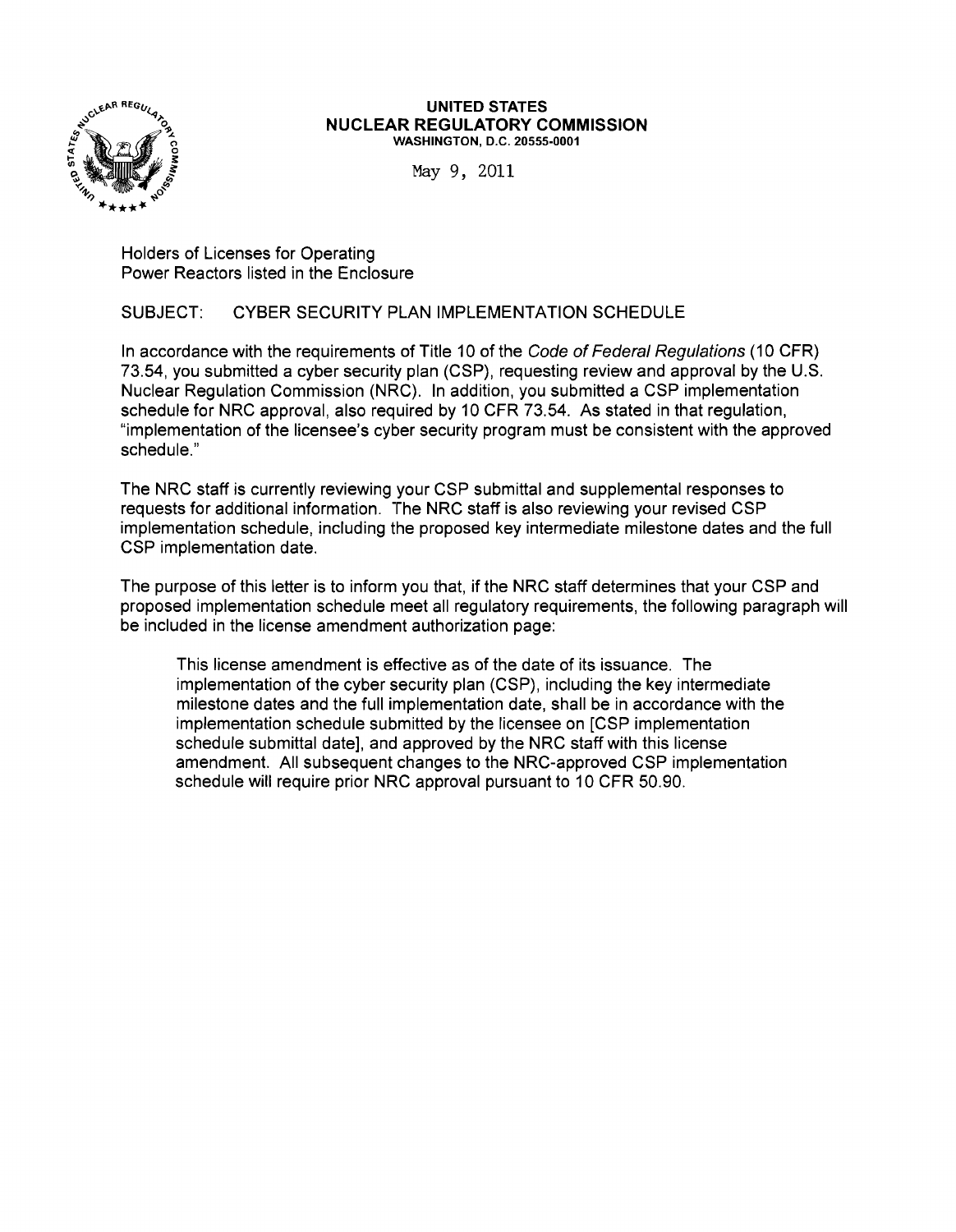Please contact your Licensing Project Manager if you have any questions.

Sincerely,

Wasimiri

Robert J. Pascarelli, Chief Plant Licensing Branch 111-1 Division of Operating Reactor Licensing Office of Nuclear Reactor Regulation

Docket Nos.: See Enclosure

Enclosure: Addressee List

cc w/encl: Distribution via ListServ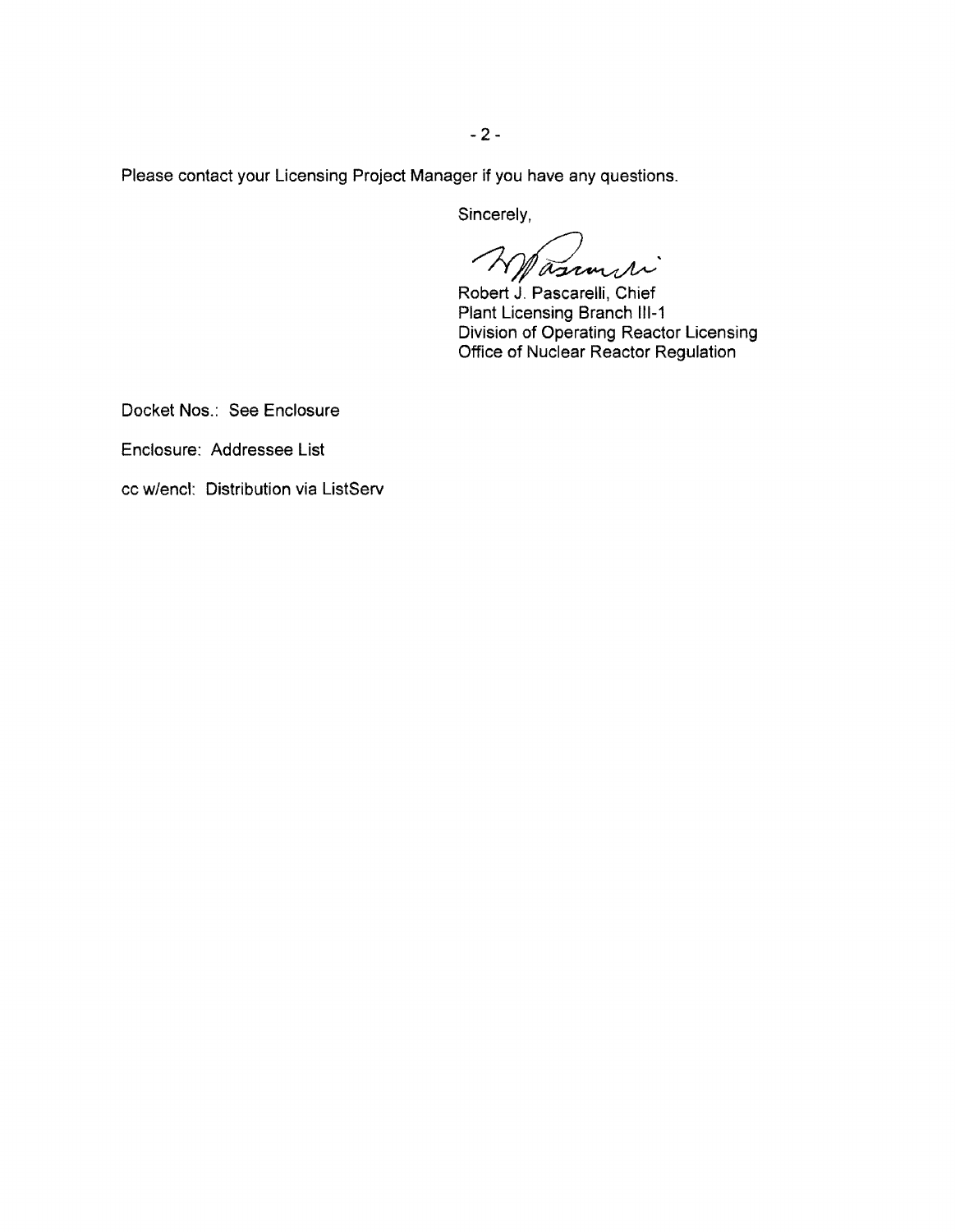|  |  |  | <b>ADDRESSEE LIST</b> |
|--|--|--|-----------------------|
|--|--|--|-----------------------|

| <b>Facilities</b>                                                                                             | Addressee                                                                                                                                                                      |
|---------------------------------------------------------------------------------------------------------------|--------------------------------------------------------------------------------------------------------------------------------------------------------------------------------|
| Arkansas Nuclear One, Units 1 and 2<br>Docket Nos. 50-313 & 50-368<br>License Nos. DPR-51, NPF-6              | Christopher J. Schwartz<br>Vice President, Operations<br>Entergy Operations, Inc.<br>Arkansas Nuclear One<br>1448 S.R. 333<br>Russellville, AR 72802                           |
| Beaver Valley Power Station, Unit Nos. 1 and 2<br>Docket Nos. 50-334 - 50-412<br>License Nos. DPR-66, NPF-73  | Paul A. Harden<br><b>Site Vice President</b><br>FirstEnergy Nuclear Operating Company<br><b>Beaver Valley Power Station</b><br>P.O. Box 4, Route 168<br>Shippingport, PA 15077 |
| Braidwood Station, Units 1 and 2<br>Docket Nos. STN 50-456 & STN 50-457<br>License Nos. NPF-72, NPF-77        | Michael J. Pacilio<br><b>President and Chief Nuclear Officer</b><br>Exelon Generation Company, LLC<br>4300 Winfield Road<br>Warrenville, IL 60555                              |
| Byron Station, Unit Nos. 1 and 2<br>Docket Nos. STN 50-454, STN 50-455<br>License Nos. NPF-37, NPF-66         |                                                                                                                                                                                |
| Clinton Power Station, Unit No. 1<br>Docket No. 50-461<br>License No. NPF-62                                  |                                                                                                                                                                                |
| Dresden Nuclear Power Station, Units 2 and 3<br>Docket Nos. 50-237, 50-249<br>License Nos. DPR-19, DPR-25     |                                                                                                                                                                                |
| LaSalle County Station, Units 1 and 2<br>Docket Nos. 50-373, 50-374<br>License Nos. NPF-11, NPF-18            |                                                                                                                                                                                |
| Quad Cities Nuclear Power Station, Units 1 and 2<br>Docket Nos. 50-254, 50-265<br>License Nos. DPR-29, DPR-30 |                                                                                                                                                                                |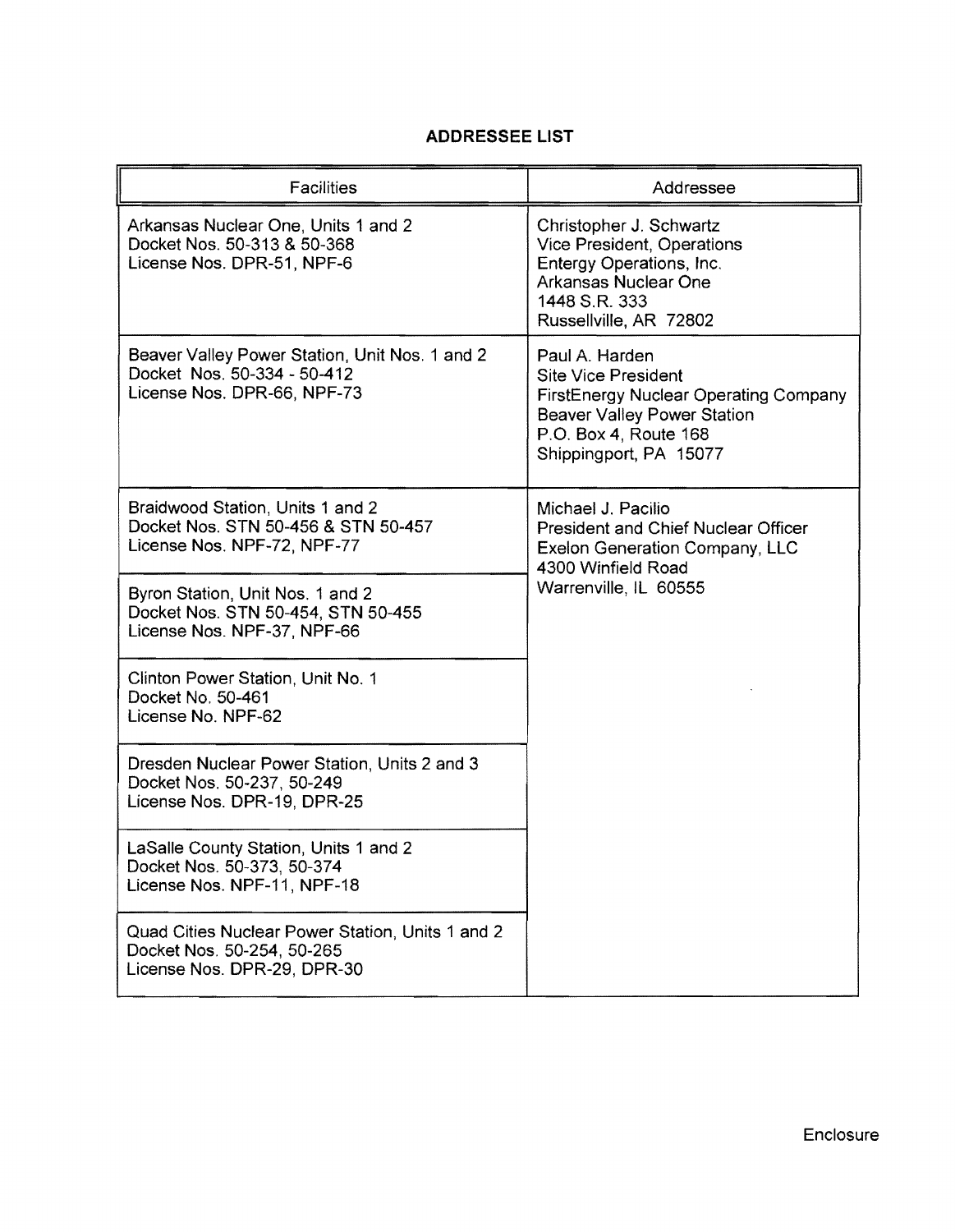| Limerick Generating Station, Units 1 and 2<br>Docket Nos. 50-352, 50-353<br>License Nos. NPF-39, NPF-85<br><b>Oyster Creek Nuclear Generating Station</b><br>Docket No. 50-219<br>License No. DPR-16<br>Peach Bottom Atomic Power Station, Units 2 and 3<br>Docket Nos. 50-277, 50-278<br>License Nos. DPR-44, DPR-56<br>Three Mile Island Nuclear Station, Unit 1 | Michael J. Pacilio<br><b>President and Chief Nuclear Officer</b><br><b>Exelon Generation Company, LLC</b><br>4300 Winfield Road<br>Warrenville, IL 60555                 |  |
|--------------------------------------------------------------------------------------------------------------------------------------------------------------------------------------------------------------------------------------------------------------------------------------------------------------------------------------------------------------------|--------------------------------------------------------------------------------------------------------------------------------------------------------------------------|--|
| Docket No. 50-289<br>License No. DPR-50                                                                                                                                                                                                                                                                                                                            |                                                                                                                                                                          |  |
| Browns Ferry Nuclear Plant, Units 1, 2, and 3<br>Docket Nos. 50-259, 50-260, & 50-296<br>License Nos. DPR-33, DPR-52, DPR-68                                                                                                                                                                                                                                       | Rodney M. Krich<br>Vice President, Nuclear Licensing<br><b>Tennessee Valley Authority</b><br><b>3R Lookout Place</b><br>1101 Market Street<br>Chattanooga, TN 37402-2801 |  |
| Sequoyah Nuclear Plant, Units 1 and 2<br>Docket Nos. 50-327 and 50-328<br>License Nos. DPR-77 and DPR-79                                                                                                                                                                                                                                                           |                                                                                                                                                                          |  |
| Watts Bar Nuclear Plant, Unit 1<br>Docket No. 50-390<br>License No. NPF-90                                                                                                                                                                                                                                                                                         |                                                                                                                                                                          |  |
| Brunswick Steam Electric Plant, Units 1 and 2<br>Docket Nos. 50-325, 50-324<br>License Nos. DPR-71, DPR-62                                                                                                                                                                                                                                                         | C. S. Kamilaris<br>Director - Fleet Support Services<br><b>Progress Energy</b><br>PO Box 1551<br>411 Fayetteville Street Mall<br>Raleigh, NC 27602                       |  |
| Shearon Harris Nuclear Power Plant, Unit 1<br>Docket No. 50-400<br>License No. NPF-63                                                                                                                                                                                                                                                                              |                                                                                                                                                                          |  |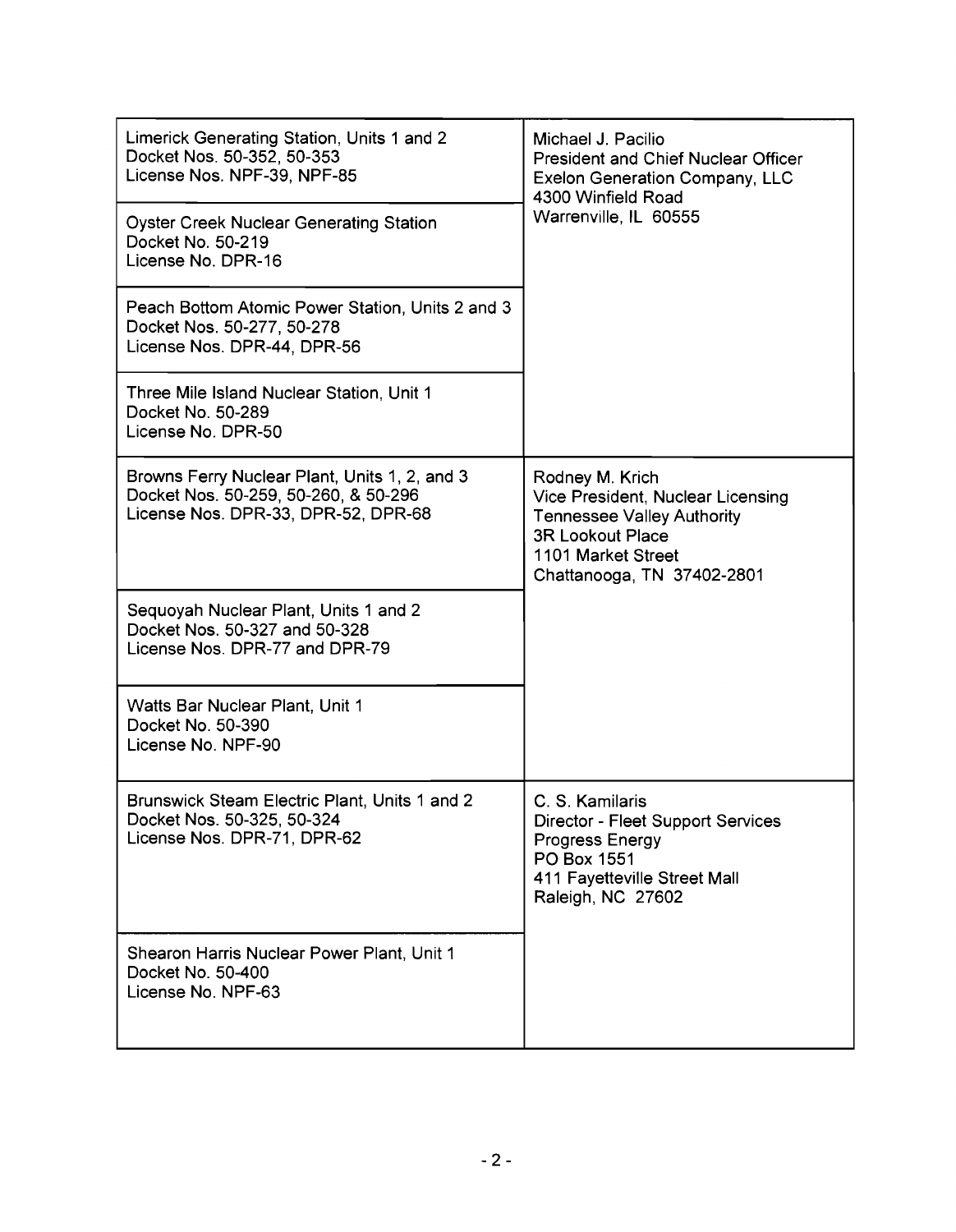| H. B. Robinson Steam Electric Plant, Unit 2<br>Docket No. 50-261<br>License No. DPR-23                           | C. S. Kamilaris<br><b>Director - Fleet Support Services</b><br>Progress Energy<br>PO Box 1551<br>411 Fayetteville Street Mall<br>Raleigh, NC 27602                                                 |
|------------------------------------------------------------------------------------------------------------------|----------------------------------------------------------------------------------------------------------------------------------------------------------------------------------------------------|
| <b>Crystal River Unit 3 Nuclear Generating Plant</b><br>Docket No. 50-302<br>License No. DPR-72                  |                                                                                                                                                                                                    |
| Callaway Plant, Unit1<br>Docket No. 50-483<br>License No. NPF-30                                                 | Adam C. Heflin<br>Senior Vice President and<br><b>Chief Nuclear Officer</b><br><b>Union Electric Company</b><br>Ameren Missouri<br>P.O. Box 620<br>Fulton, MO 65251                                |
| Calvert Cliffs Nuclear Power Plant, Units 1 and 2<br>Docket Nos. 50-317, 50-318<br>License Nos. DPR-53, DPR-69   | Maria Korsnick<br>Chief Nuclear Officer, SVP - Chief<br><b>Operations Officer</b><br><b>Constellation Energy Nuclear</b><br>Group, LLC<br>100 Constellation Way, Suite 200C<br>Baltimore, MD 21202 |
| Nine Mile Point Nuclear Station,<br>Units 1 and 2<br>Docket Nos. 50-220 & 50-410<br>License Nos. DPR-63 & NPF-69 |                                                                                                                                                                                                    |
| R. E. Ginna Nuclear Power Plant<br>Docket No. 50-244<br>License No. DPR-18                                       |                                                                                                                                                                                                    |
| Catawba Nuclear Station, Units 1 and 2<br>Dockets Nos. 50-413, 50-414<br>License Nos. NPF-35, NPF-52             | Michael R. Glover<br>General Manager, Nuclear Support<br>Duke Energy Carolinas, LLC<br>P.O. Box 1006<br>Charlotte, NC 28201-1106                                                                   |

 $\mathcal{L}^{\text{max}}_{\text{max}}$  ,  $\mathcal{L}^{\text{max}}_{\text{max}}$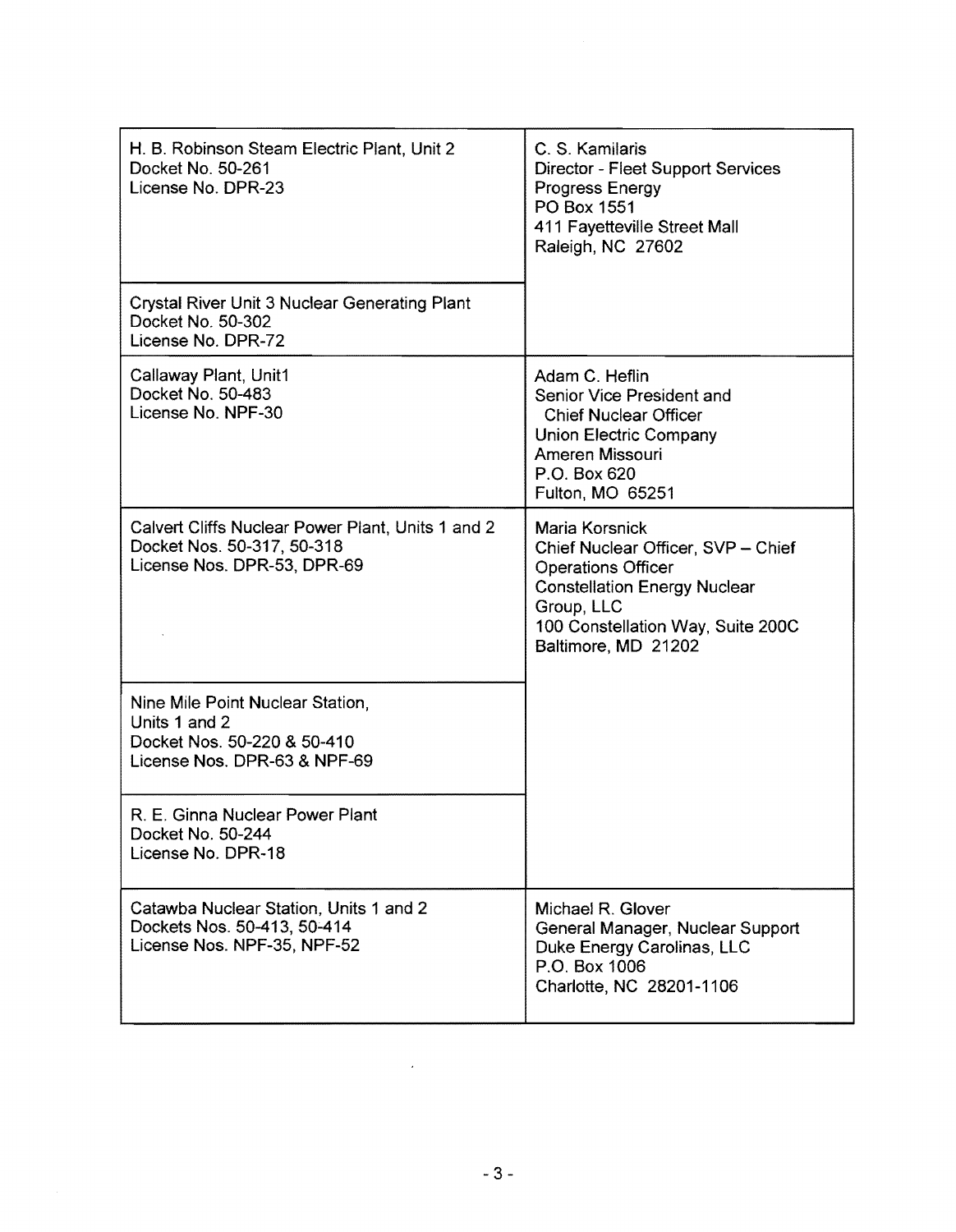| McGuire Nuclear Station, Units 1 and 2<br>Docket Nos. 50-369 & 50-370<br>License Nos. NPF-9 & NPF-17                       | Michael R. Glover<br>General Manager, Nuclear Support<br><b>Nuclear Generation Duke Energy</b><br>Carolinas, LLC<br>P.O. Box 1006<br>Charlotte, NC 28201-1106                              |  |
|----------------------------------------------------------------------------------------------------------------------------|--------------------------------------------------------------------------------------------------------------------------------------------------------------------------------------------|--|
| Oconee Nuclear Station, Units 1, 2, and 3<br>Docket Nos. 50-269, 50-270, & 50-287<br>License Nos. DPR-38, DPR-47, & DPR-55 |                                                                                                                                                                                            |  |
| <b>Columbia Generating Station</b><br>Docket No. 50-397<br>License No. NPF-21                                              | Mark E. Reddeman<br><b>Chief Executive Officer</b><br><b>Energy Northwest</b><br>P.O. Box 968 (Mail Drop 1023)<br>Richland, WA 99352-0968                                                  |  |
| <b>Comanche Peak Nuclear Power Plant</b><br>Units 1 and 2<br>Docket Nos. 50-445, 50-446<br>License Nos. NPF-87, NPF-89     | <b>Rafael Flores</b><br>Senior Vice President & Chief Nuclear<br>Officer<br>Luminant Generation Company, LLC<br>P. O. Box 1002<br>6322 North FM 56<br>Glen Rose, TX 76043                  |  |
| <b>Cooper Nuclear Station</b><br>Docket No. 50-298<br>License No. DPR-46                                                   | Demetrius L. Willis<br>General Manager of Plant Operations<br><b>Cooper Nuclear Station</b><br>P.O. Box 756<br>Brownville, NE 68321-0098                                                   |  |
| Davis-Besse Nuclear Power Station, Unit No. 1<br>Docket No. 50-346<br>License No. NPF-3                                    | Barry S. Allen<br><b>Site Vice President</b><br><b>FirstEnergy Nuclear Operating Company</b><br>Davis-Besse Nuclear Power Station<br>5501 North State Route 2<br>Oak Harbor, OH 43449-9760 |  |
| Diablo Canyon Nuclear Power Plant, Units 1 and 2<br>Docket Nos. 50-275 & 50-323<br>License Nos. DPR-80 & DPR-82            | James R. Becker<br><b>Site Vice President</b><br>Pacific Gas and Electric Company<br>Diablo Canyon Power Plant<br>P.O. Box 3 Mail Station 104/6/601<br>Avila Beach, CA 93424               |  |
| Donald C. Cook Nuclear Plant, Units 1 and 2<br>Docket Nos. 50-315 & 50-316<br>License Nos. DPR-58 & DPR-74                 | Joel P. Gebbie<br><b>Site Vice President</b><br>Indiana Michigan Power Company<br>One Cook Place<br>Bridgman, MI 49106                                                                     |  |

 $\sim$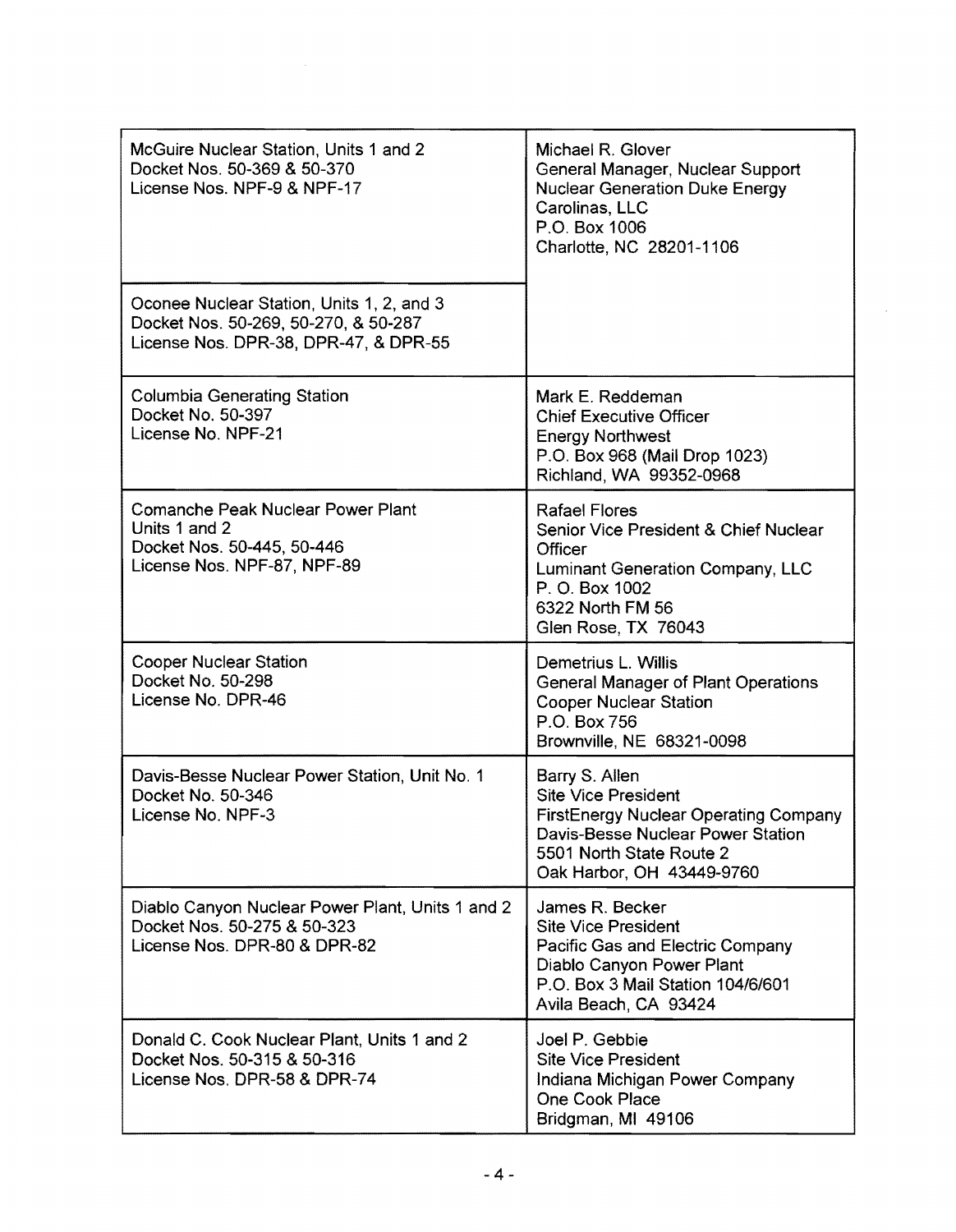| Duane Arnold Energy Center<br>Docket No. 50-331<br>License No. DPR-49                                                    | Christopher R. Costanzo<br><b>Vice President</b><br>Duane Arnold Energy Center<br>NextEra Energy Duane Arnold, LLC<br>3277 DAEC Road<br>Palo, IA 52324-9785                             |
|--------------------------------------------------------------------------------------------------------------------------|-----------------------------------------------------------------------------------------------------------------------------------------------------------------------------------------|
| Edwin I. Hatch Nuclear Plant, Units 1 and 2<br>Docket Nos. 50-321 & 50-366<br>License Nos. DPR-57 & NPF-5                | M. J. Ajluni, Nuclear Licensing Director<br><b>Southern Nuclear Operating</b><br>Company, Inc.<br>40 Inverness Center Parkway<br>P.O. Box 1295, Bin - 038<br>Birmingham, AL 35201-1295  |
| Joseph M. Farley Nuclear Plant,<br>Units 1 and 2<br>Docket Nos. 50-348 & 50-364<br>License Nos. NPF-2 & NPF-8            |                                                                                                                                                                                         |
| <b>Vogtle Electric Generating Plant,</b><br>Units 1 and 2<br>Docket Nos. 50-424 & 50-425<br>License Nos. NPF-68 & NPF-81 |                                                                                                                                                                                         |
| Fermi, Unit 2<br>Docket No. 50-341<br>License No. NPF-43                                                                 | Jack M. Davis<br>Senior Vice President and Chief Nuclear<br>Officer<br><b>Detroit Edison Company</b><br>Fermi 2 - 210 NOC<br>6400 North Dixie Highway<br>Newport, MI 48166              |
| Fort Calhoun Station, Unit 1<br>Docket No. 50-285<br>License No. DPR-40                                                  | David J. Bannister<br>Vice President and CNO<br><b>Omaha Public Power District</b><br>Fort Calhoun Station<br>444 South 16th Street Mall<br>Omaha, NE 68102-2247                        |
| Grand Gulf Nuclear Station, Unit 1<br>Docket No. 50-416<br>License No. NPF-29                                            | Marty L. Richey<br>Director, Nuclear Safety Assurance<br>Entergy Operations, Inc.<br><b>Grand Gulf Nuclear Station</b><br>7003 Bald Hill Road<br>P. O. Box 756<br>Port Gibson, MS 39150 |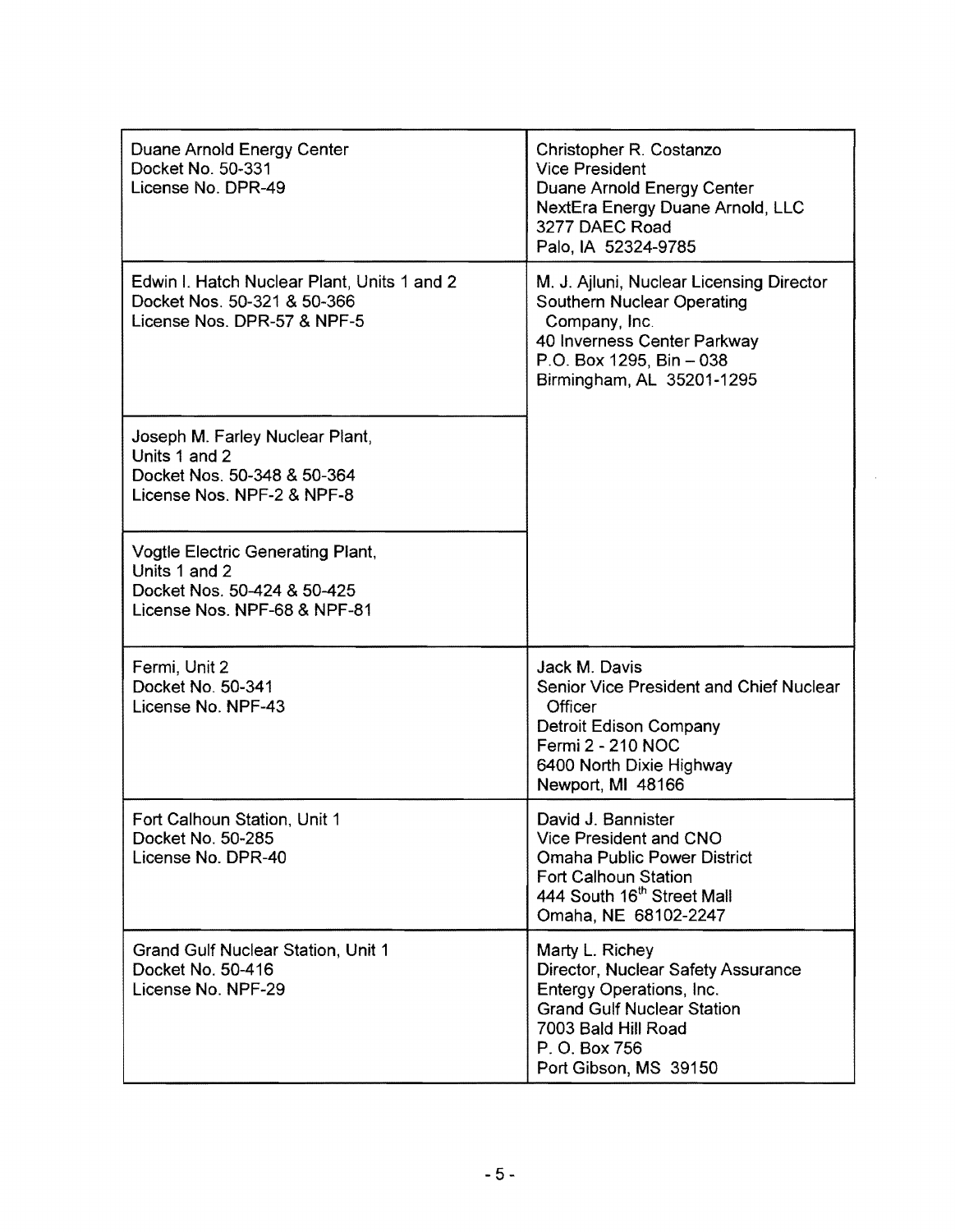| Hope Creek Generating Station<br>Docket No. 50-354<br>License No. NPF-57<br>Salem Nuclear Generating Station,<br>Unit Nos. 1 and 2<br>Docket Nos. 50-272, 50-311 | Robert Braun<br>Senior Vice President - Nuclear<br><b>PSEG Nuclear LLC</b><br>P.O. Box 236, N09<br>Hancocks Bridge, NJ 08038                                                    |  |
|------------------------------------------------------------------------------------------------------------------------------------------------------------------|---------------------------------------------------------------------------------------------------------------------------------------------------------------------------------|--|
| License Nos. DPR-70, DPR-75                                                                                                                                      |                                                                                                                                                                                 |  |
| Indian Point Nuclear Generating,<br>Unit Nos. 2 and 3<br>Docket Nos. 50-247, 50-286<br>License Nos. DPR-26, DPR-64                                               | Joseph Pollock<br><b>Site Vice President</b><br>Entergy Nuclear Operations Inc.<br>Indian Point Energy Center<br>450 Broadway, GSB<br>P.O. Box 249<br>Buchanan, NY 10511-0249   |  |
| James A. FitzPatrick Nuclear Power Plant<br>Docket No. 50-333<br>License No. DPR-59                                                                              | Kevin Bronson - Site Vice President<br>Entergy Nuclear Operations, Inc.<br>James A. FitzPatrick Nuclear Power<br>Plant<br>P.O. Box 110<br>Lycoming, NY 13093                    |  |
| <b>Pilgrim Nuclear Power Station</b><br>Docket No. 50-293<br>License No. DPR-35                                                                                  | <b>Robert Smith</b><br><b>Site Vice President</b><br>Entergy Nuclear Operations, Inc.<br><b>Pilgrim Nuclear Power Station</b><br>600 Rocky Hill Road<br>Plymouth, MA 02360-5508 |  |
| Vermont Yankee Nuclear Power Station<br>Docket No. 50-271<br>License No. DPR-28                                                                                  | Michael J. Colomb<br><b>Site Vice President</b><br>Entergy Nuclear Operations, Inc.<br>Vermont Yankee Nuclear Power Station<br>320 Governor Hunt Road<br>Vernon, VT 05354       |  |
| Kewaunee Power Station<br>Docket No. 50-305<br>License No. DPR-43                                                                                                | David A. Heacock<br><b>President and Chief Nuclear Officer</b><br><b>Dominion Nuclear</b>                                                                                       |  |
| Millstone Power Station, Unit Nos. 2 and 3<br>Docket Nos. 50-336, 50-423<br>License Nos. DPR-65, NPF-49                                                          | 5000 Dominion Boulevard<br>Glen Allen, VA 23060-6711                                                                                                                            |  |
| North Anna Power Station, Units 1 and 2<br>Docket Nos. 50-338, 50-339<br>License Nos. NPF-4, NPF-7                                                               |                                                                                                                                                                                 |  |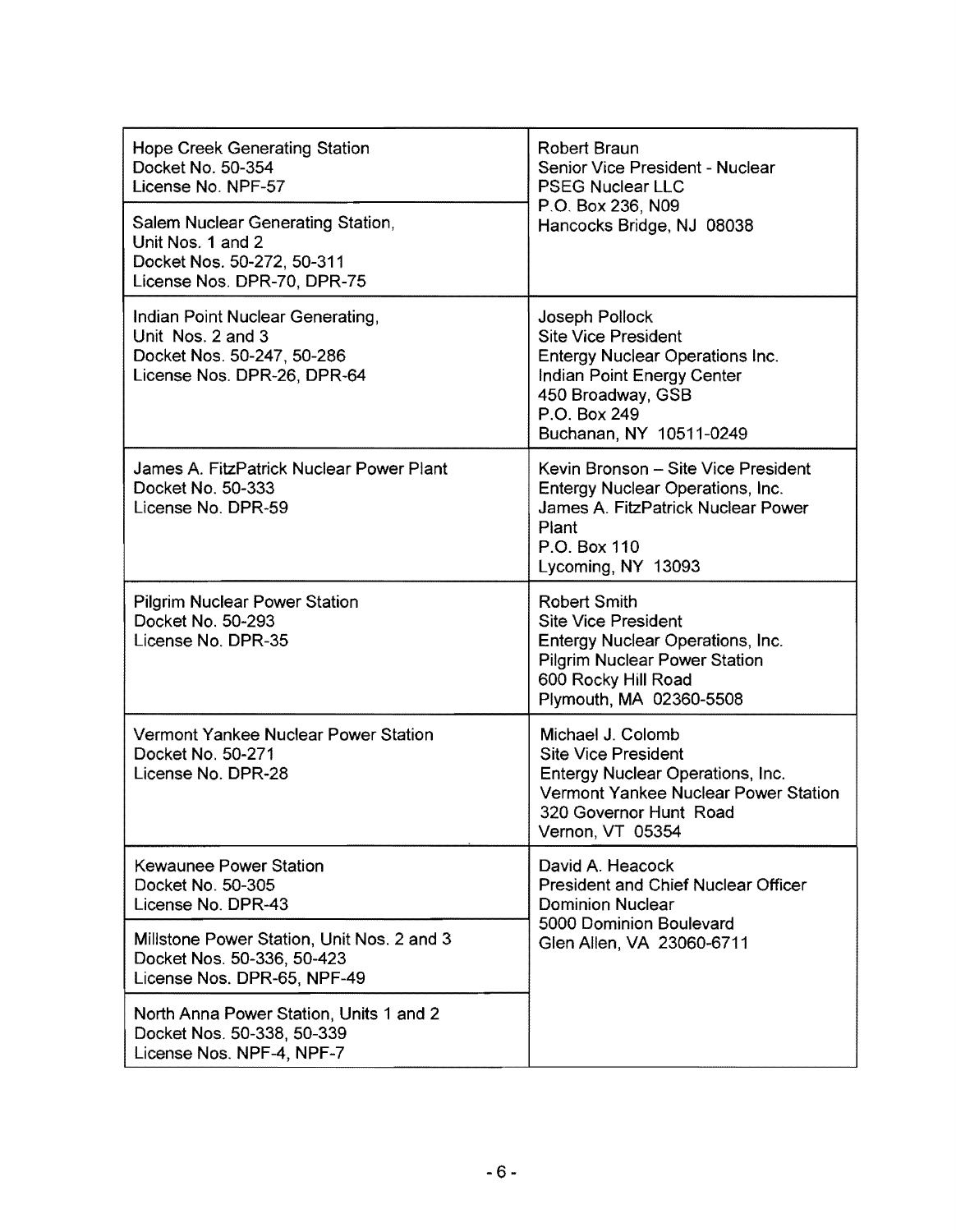| Surry Power Station, Units 1 and 2<br>Docket Nos. 50-280, 50-281<br>License Nos. DPR-32, DPR-37                                                            | David A. Heacock<br><b>President and Chief Nuclear Officer</b><br><b>Dominion Nuclear</b><br>5000 Dominion Boulevard<br>Glen Allen, VA 23060-6711                                                                              |  |  |
|------------------------------------------------------------------------------------------------------------------------------------------------------------|--------------------------------------------------------------------------------------------------------------------------------------------------------------------------------------------------------------------------------|--|--|
| Monticello Nuclear Generating Plant, Unit No. 1<br>Docket No. 50-263<br>License No. DPR-22                                                                 | James E. Molden<br>Vice President, Operations Support<br><b>Xcel Energy</b><br>414 Nicollet Mall - MP4<br>Minneapolis, MN 55401                                                                                                |  |  |
| Prairie Island Nuclear Generating Plant,<br>Units 1 and 2<br>Docket Nos. 50-282 & 50-306<br>License Nos. DPR-42 & DPR-60                                   |                                                                                                                                                                                                                                |  |  |
| <b>Palisades Nuclear Plant</b><br>Docket No. 50-255<br>License No. DPR-20                                                                                  | Vice President, Operations<br>Entergy Nuclear Operations, Inc.<br><b>Palisades Nuclear Plant</b><br>27780 Blue Star Memorial Highway<br>Covert, MI 49043-9530                                                                  |  |  |
| Palo Verde Nuclear Generating Station,<br>Units 1, 2 and 3<br>Docket Nos. STN 50-528, STN 50-529,<br>& STN-50-530<br>License Nos. NPF-41, NPF-51, & NPF-74 | John H. Hesser<br><b>Vice President</b><br><b>Nuclear Engineering and Support</b><br>Palo Verde Nuclear Generating Station<br>Mail Station 7605<br>Arizona Public Service Company<br>P. O. Box 52034<br>Phoenix, AZ 85072-2034 |  |  |
| Perry Nuclear Power Plant, Unit No. 1<br>Docket No. 50-440<br>License No. NPF-58                                                                           | Mark Bezilla<br><b>Vice President</b><br>FirstEnergy Nuclear Operating Company<br>Mail Stop: A-PY-A290<br>10 Center Road<br>Perry, OH 44081-0097                                                                               |  |  |
| Point Beach Nuclear Plant, Units 1 and 2<br>Docket Nos. 50-266 & 50-301<br>License Nos. DPR-24 & DPR-27                                                    | Larry Meyer<br><b>Site Vice President</b><br>NextEra Energy Point Beach, LLC<br><b>Point Beach Nuclear Plant</b><br>6610 Nuclear Road<br>Two Rivers, WI 54241-9516                                                             |  |  |

 $\label{eq:2.1} \frac{1}{\sqrt{2\pi}}\int_{0}^{\infty}\frac{1}{\sqrt{2\pi}}\left(\frac{1}{\sqrt{2\pi}}\right)^{2\alpha} \frac{1}{\sqrt{2\pi}}\int_{0}^{\infty}\frac{1}{\sqrt{2\pi}}\left(\frac{1}{\sqrt{2\pi}}\right)^{\alpha} \frac{1}{\sqrt{2\pi}}\frac{1}{\sqrt{2\pi}}\int_{0}^{\infty}\frac{1}{\sqrt{2\pi}}\frac{1}{\sqrt{2\pi}}\frac{1}{\sqrt{2\pi}}\frac{1}{\sqrt{2\pi}}\frac{1}{\sqrt{2\pi}}\frac{1}{\sqrt{2\$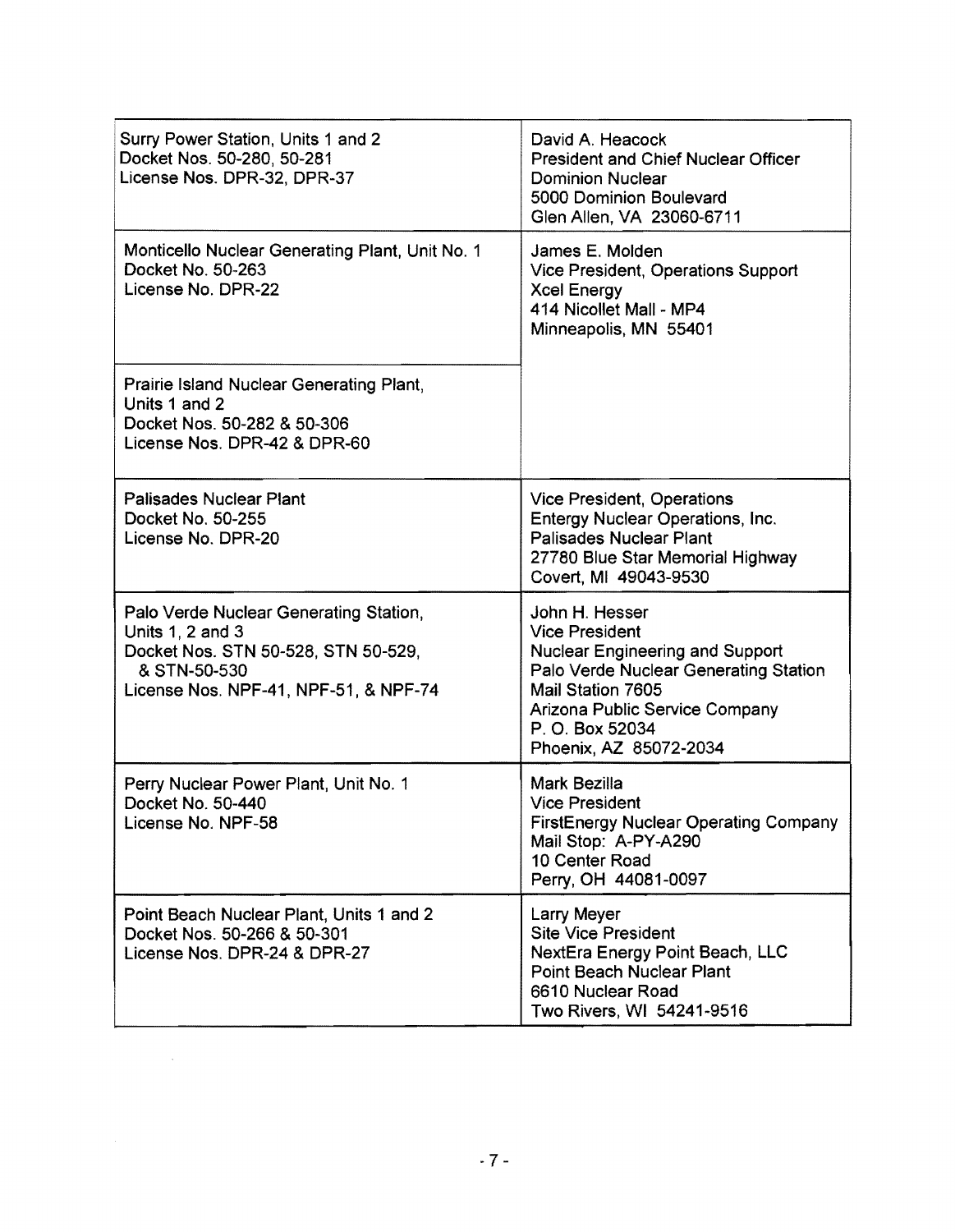| River Bend Station, Unit 1<br>Docket No. 50-458<br>License No. NPF-47                                                  | <b>Michael Perito</b><br>Vice President, Operations<br>Entergy Operations, Inc.<br><b>River Bend Station</b><br>5485 US Highway 61N<br>St. Francisville, LA 70775                                                      |
|------------------------------------------------------------------------------------------------------------------------|------------------------------------------------------------------------------------------------------------------------------------------------------------------------------------------------------------------------|
| San Onofre Nuclear Generating Station,<br>Units 2 and 3<br>Docket Nos. 50-361 & 50-362<br>License Nos. NPF-10 & NPF-15 | D. Bauder<br>Senior Vice President and<br><b>Chief Nuclear Officer</b><br>Southern California Edison Company<br>San Onofre Nuclear Generating Station<br>Mail Stop D45<br>P. O. Box 128<br>San Clemente, CA 92674-0128 |
| Seabrook Station, Unit 1<br>Docket No. 50-443<br>License No. NPF-86                                                    | Paul Freeman<br><b>Site Vice President</b><br><b>Seabrook Station</b><br>NextEra Energy Seabrook, LLC<br>P. O. Box 300<br>Seabrook, NH 03874                                                                           |
| South Texas Project, Units 1 and 2<br>Docket Nos. 50-498 & 50-499<br>License Nos. NPF-76 & NPF-80                      | Edward D. Halpin<br><b>President and Chief Executive Office</b><br><b>STP Nuclear Operating Company</b><br>South Texas Project<br>P. O. Box 289<br>Wadsworth, TX 77483                                                 |
| St. Lucie Nuclear Plant, Units 1 and 2<br>Docket Nos. 50-335, 50-389<br>License Nos. DPR-67, NPF-16                    | Mano Nazar<br>Senior Vice President, Nuclear<br>and Chief Nuclear Officer<br>Florida Power and Light Company<br>P. O. Box 14000<br>Juno Beach, FL 33408-0420                                                           |
| Turkey Point Nuclear Plant, Units 3 and 4<br>Docket Nos. 50-250, 50-251<br>License Nos. DPR-31, DPR-41                 | Mano Nazar<br><b>Executive Vice President and Chief</b><br><b>Nuclear Officer</b><br>Florida Power & Light Company<br>P.O. Box 14000<br>Juno Beach, FL 33408-0420                                                      |
| Susquehanna Steam Electric Station,<br>Units 1 and 2<br>Docket Nos. 50-387 & 50-388<br>License Nos. NPF-14 & NPF-22    | Timothy S. Rausch<br>Senior Vice President and Chief Nuclear<br>Officer<br>PPL Susquehanna, LLC<br>Mail Stop: NUCSB3<br>769 Salem Boulevard<br>Berwick, PA 18603                                                       |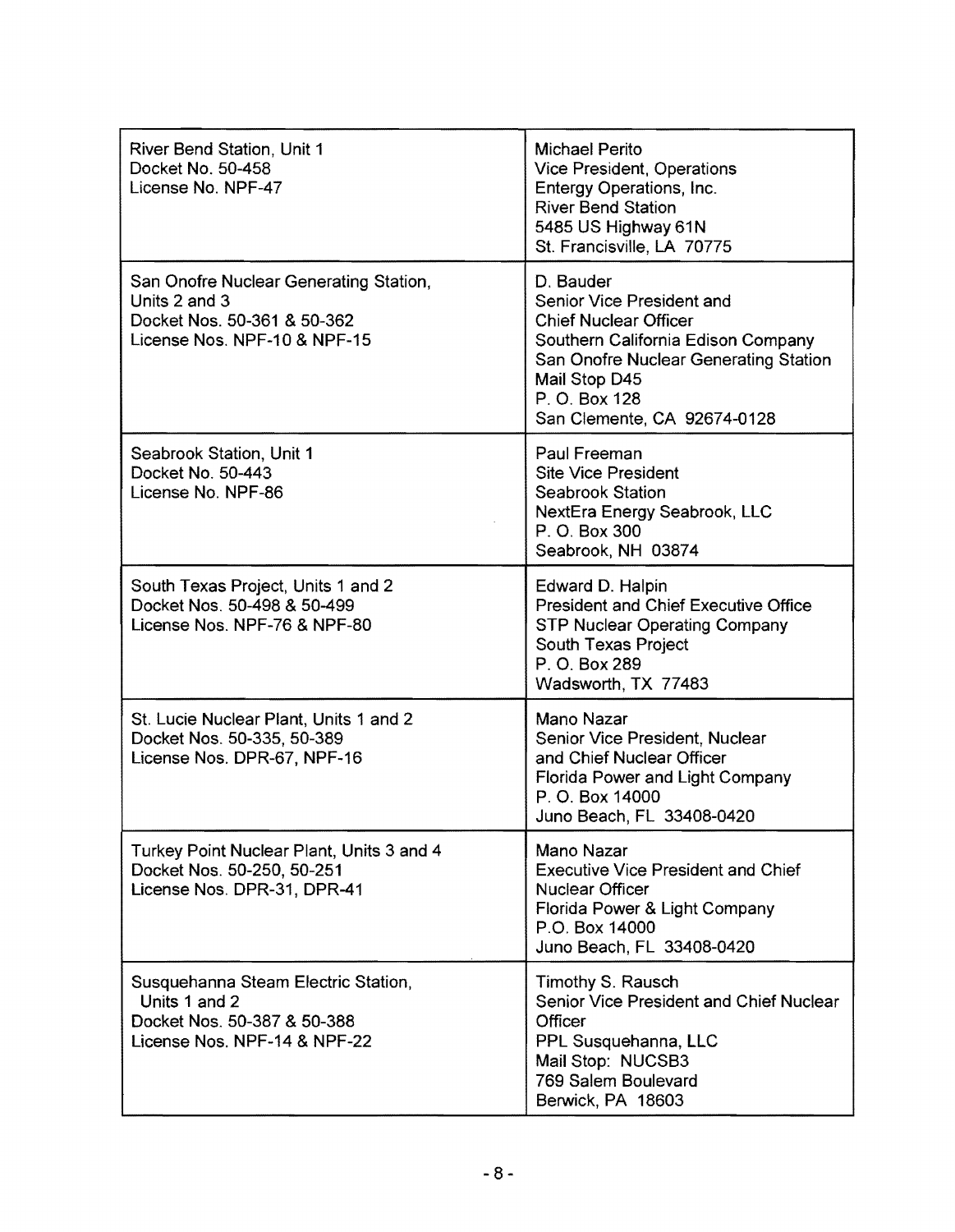| Virgil C. Summer Nuclear Station<br>Docket No. 50-395<br>License No. NPF-12         | Thomas D. Gatlin<br>Vice President, Nuclear Operations<br>South Carolina Electric and Gas<br>Company<br>Virgil C. Summer Nuclear Station<br>P. O. Box 88<br>Jenkinsville, SC 29065 |
|-------------------------------------------------------------------------------------|------------------------------------------------------------------------------------------------------------------------------------------------------------------------------------|
| Waterford Steam Electric Station, Unit 3<br>Docket No. 50-382<br>License No. NPF-38 | Joseph A. Kowalewski<br><b>Vice President, Operations</b><br>Entergy Operations, Inc.<br>Waterford Steam Electric Station, Unit 3<br>17265 River Road<br>Killona, LA 70057-3093    |
| Wolf Creek Generating Station, Unit 1<br>Docket No. 50-482<br>License No. NPF-42    | Stephen E. Hedges<br><b>Site Vice President</b><br><b>Wolf Creek Nuclear Operating</b><br>Corporation<br>P. O. Box 411<br>Burlington, KS 66839                                     |

 $\bar{.}$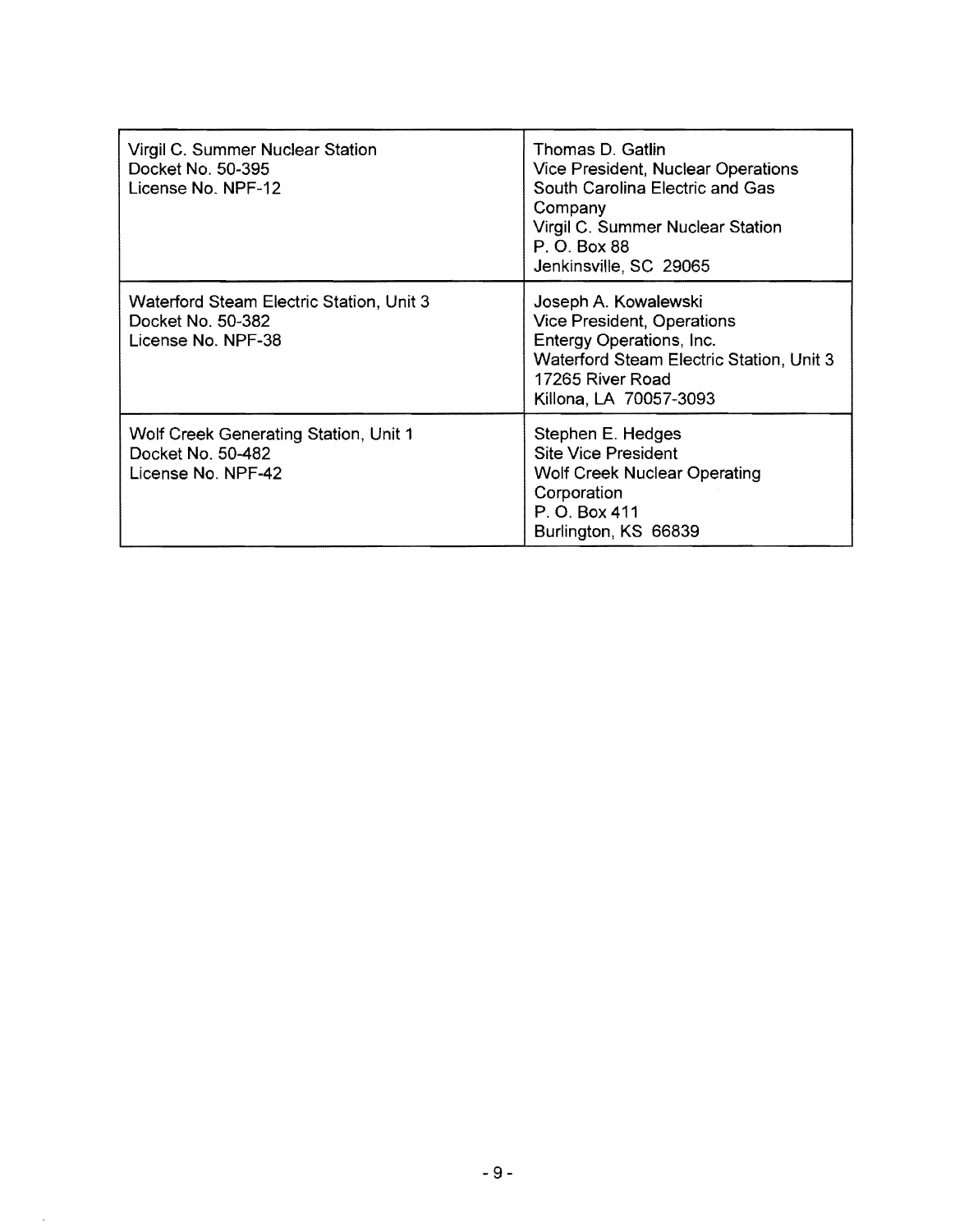Letter to Holders of Licenses for Operating Power Reactors dated

### SUBJECT: CYBER SECURITY PLAN IMPLEMENTATION SCHEDULE

#### Distribution:

LPL3-2 r/f LPL4 rtf RidsNrrDorlLpl3-2 RidsNrrDorlDd RidsNrrLABTully RidsNrrDorlLpl4 AHowe, NRR CErlanger, NSIR PPederson, NSIR RidsNrrPMANO Resource RidsNrrPMDCCook Resource RidsNrrPMBraidwood Resource RidsNrrPMHatch Resource RidsNrrPMByron Resource RidsNrrPMFarley Resource RidsNrrPMClinton Resource RidsNRRPMVogtle Resource RidsNrrPMDresden Resource RidsNrrPMFermi2 Resource RidsNrrPMLaSalie Resource RidsNrrPMFortCalhoun Resource RidsNrrPMQuadCities Resource RidsNrrPMGrandGulf Resource RidsNrrPMLimerick Resource RidsNrrPMHopeCreek Resource RidsNrrPMOysterCreek Resource RidsNrrPMSalem Resource RidsNrrPMPeachBottom Resource RidsNrrPMlndianPoint Resource RidsNrrPMThreeMilelsland Resource RidsNrrPMFitzPatrick Resource RidsNrrPMBrownsFerry Resource RidsNrrPMPilgrim Resource RidsNrrPMWattsBar1 Resource RidsNrrPMKewaunee Resource RidsNrrPMBrunswick Resource RidsNrrPMMilestone Resource RidsNrrPMShearonHarris Resource RidsNrrPMNorthAnna Resource RidsNrrPMRobinson Resource **RidsNrrPMSurry Resource** RidsNrrPMCrystalRiver Resource **RidsNrrPMMonticello Resource** RidsNrrPMCalvertCliffs Resource RidsNrrPMPalisades Resource RidsNrrPMNineMilePoint Resource RidsNrrPMPaloVerde Resorce RidsNrrPMREGinna Resource RidsNrrPMPerry Resource RidsNrrPMCatawba Resource RidsNrrPMPointBeach Resource RidsNrrPMMcGuire Resource **RidsNrrPMRIverBend Resource** RidsNrrPMOconee Resource RidsNrrPMSanOnofre Resource RidsNrrPMColumbia Resource RidsNrrPMSeabrook Resource RidsNrrPMComanchePeak Resource RidsNrrPMSouth Texas Resource RidsNrrPMCooper Resource RidsnrrPMStLucie Resource RidsNrrPMDavisBesse Resource RidsNrrPMTurkeyPoint Resource

PUBLIC LPL1-1 r/f RidsNrrDorlLpl2-1 RidsRgn3MailCenter LPL1-2 r/f LPL2-1 r/f RidsNrrDorlLpl2-2 RidsRgn4MailCenter LPL2-2 r/f LPL3-1 r/f RidsNrrDorlLpl3-1 RidsAcrsAcnwMailCenter RidsNrrDorl **RidsNrrDorlLpl\_wb** SBush-Goddard, EDO Regions I, II and IV RidsNrrDorlLpl1-1 RidsRgn 1 MailCenter DMerzke, EDO Region III RidsNrrDorlLpl1-2 RidsRgn2MailCenter RidsOgcRp Resource RidsNrrPMBeaverValley Resource RidsNrrPMDuaneArnold Resource RidsNrrPMSequoyah Resource RidsNrrPMVermontYankee Resource RidsNrrPMCallaway Resource RidsNrrPMPrairielsland Resource RidsNrrPMDiabloCanyon Resource RidsNrrPMSusquehanna Resource RidsNrrPMSummer Resource RidsNrrPMWaterford Resource RidsNrrPMWolfCreek Resource